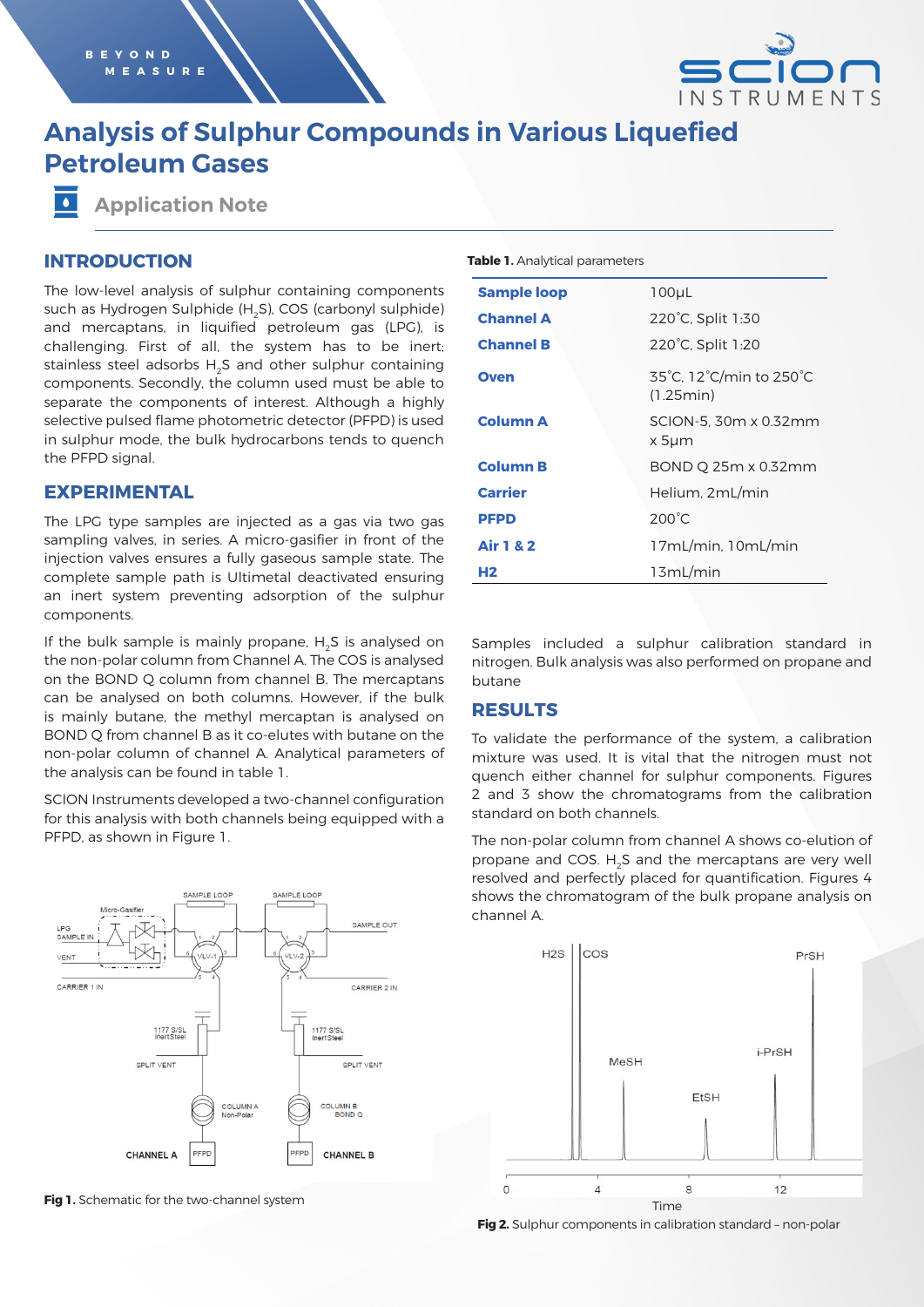







**Fig 4.** Sulphur components in propane- non polar



Fig 5. Sulphur components in propane - BOND Q

Analysis of sulphur components in bulk butane can be found in Figures 6 and 7. On the non-polar column in channel A, the bulk butane co-elutes with methyl mercaptan causing quenching of the PFPD. Methyl mercaptan is therefore analysed on the BOND Q column, on channel B.



**Fig 6**. Sulphur components in butane - non-polar



**Fig 7.** Sulphur components in propane - BOND Q

The calibration mixture was analysed 15 times for validation. The validation data can be found in Tables 2 and 3, in the appendix. Figures 8 shows the repeatability from channel A.



**Fig 8.** Repeatability data from channel A

# **CONCLUSION**

The custom configured SCION 456 GC offers numerous benefits for the analysis of sulphur components in LPG. The micro-gasifier enables the direct coupling of an LPG stream to the GC, eliminating the need for sample pre-treatment. The Ultimetal sample path ensures a trouble-free analysis of sulphur containing components at low concentrations. Increased flexibility with regard to the different samples is achieved via a two-channel approach. Two different columns, each equipped with a PFPD detector, ensures excellent separation independent of the bulk components to analyse H2S, COS and mercaptans. Repeatability data shows that the system is perfectly suited for the analysis of these low level, sulphur containing components.